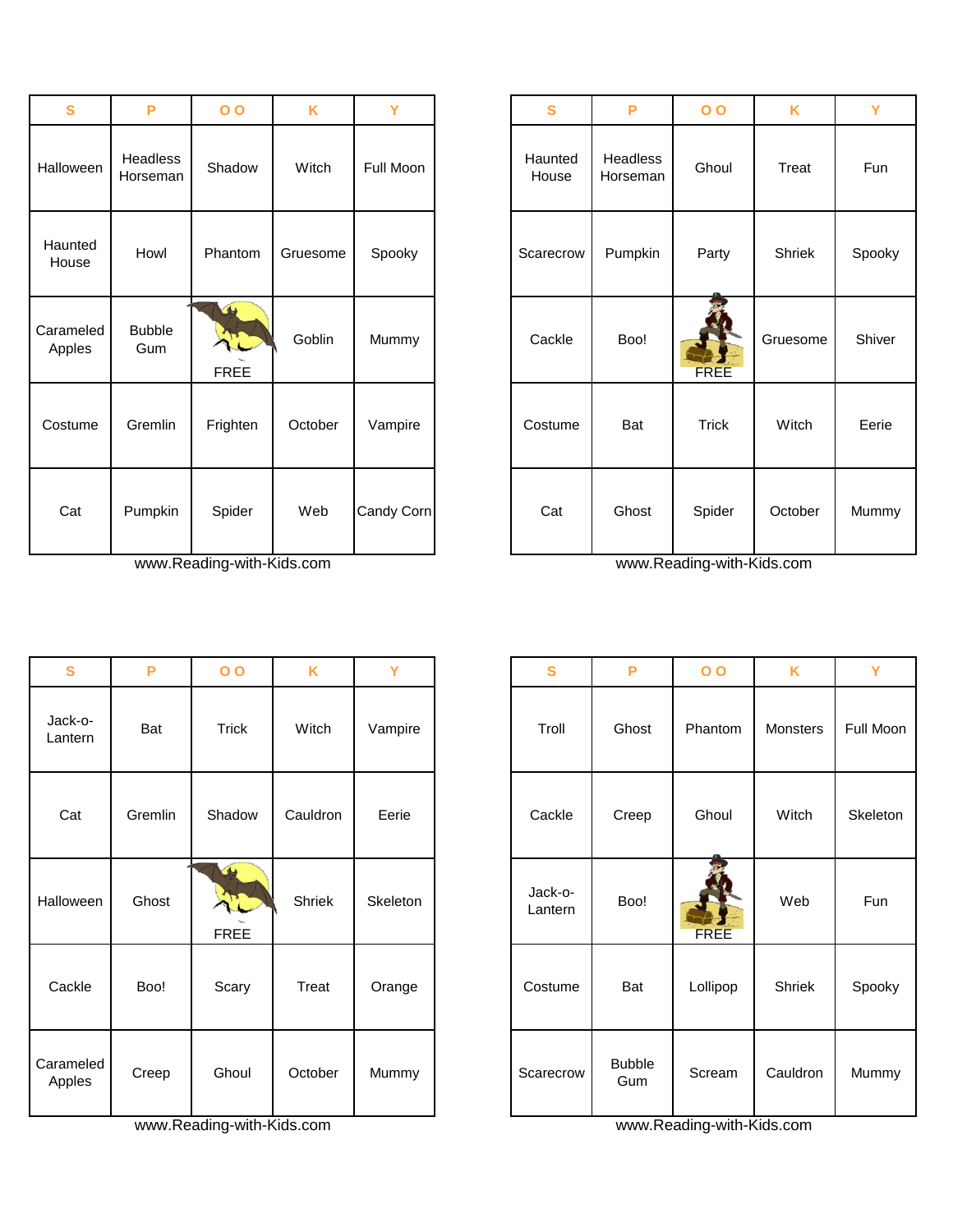| S                   | P       | $\overline{O}$ | K               | Ÿ          | S                   |
|---------------------|---------|----------------|-----------------|------------|---------------------|
| Scarecrow           | Gremlin | Spider         | <b>Monsters</b> | Candy Corn | Nightmare           |
| Haunted<br>House    | Boo!    | <b>Trick</b>   | Gruesome        | Vampire    | Scarecrow           |
| Cat                 | Holiday | FREE           | Shriek          | <b>Fun</b> | Cackle              |
| Jack-o-<br>Lantern  | Creep   | Scary          | October         | Full Moon  | Carameled<br>Apples |
| Carameled<br>Apples | Howl    | Ghoul          | Treat           | Mummy      | Costume             |

| S                  | P                           | 0 <sub>0</sub> | K               | Ÿ          | S                   | P                           |
|--------------------|-----------------------------|----------------|-----------------|------------|---------------------|-----------------------------|
| Haunted<br>House   | Holiday                     | Shadow         | Cauldron        | Mummy      | Nightmare           | Holiday                     |
| Nightmare          | Boo!                        | Party          | <b>Black</b>    | <b>Fun</b> | Costume             | <b>Bubble</b><br>Gum        |
| Costume            | Creep                       | FREE           | <b>Monsters</b> | Orange     | Carameled<br>Apples | Howl                        |
| Jack-o-<br>Lantern | Howl                        | Lollipop       | Treat           | Skeleton   | Haunted<br>House    | Boo!                        |
| Cackle             | <b>Headless</b><br>Horseman | Scary          | Web             | Shiver     | Cackle              | <b>Headless</b><br>Horseman |

www.Reading-with-Kids.com www.Reading-with-Kids.com www.Reading-with-Kids.com

| <b>S</b>            | P       | $\overline{O}$       | K               | Y          | S                   | P                    | $\overline{O}$     | K        |            |
|---------------------|---------|----------------------|-----------------|------------|---------------------|----------------------|--------------------|----------|------------|
| Scarecrow           | Gremlin | Spider               | <b>Monsters</b> | Candy Corn | Nightmare           | Howl                 | Ghoul              | Witch    | Candy Corn |
| Haunted<br>House    | Boo!    | <b>Trick</b>         | Gruesome        | Vampire    | Scarecrow           | Boo!                 | Scary              | Treat    |            |
| Cat                 | Holiday | <b>ENDER</b><br>FREE | Shriek          | Fun        | Cackle              | <b>Bubble</b><br>Gum | EXC<br><b>FREE</b> | Monsters |            |
| Jack-o-<br>Lantern  | Creep   | Scary                | October         | Full Moon  | Carameled<br>Apples | Headless<br>Horseman | Spider             | Web      |            |
| Carameled<br>Apples | Howl    | Ghoul                | Treat           | Mummy      | Costume             | Creep                | Phantom            | Shriek   | Full Moon  |

| S                  | P                    | $\overline{O}$ | K            | Y        | S                   | P                    | $\overline{O}$   | K            | Y          |
|--------------------|----------------------|----------------|--------------|----------|---------------------|----------------------|------------------|--------------|------------|
| launted<br>House   | Holiday              | Shadow         | Cauldron     | Mummy    | Nightmare           | Holiday              | Lollipop         | Treat        | Spooky     |
| ghtmare            | Boo!                 | Party          | <b>Black</b> | Fun      | Costume             | <b>Bubble</b><br>Gum | Phantom          | Witch        | Full Moon  |
| ostume             | Creep                | FREE           | Monsters     | Orange   | Carameled<br>Apples | Howl                 | J<br><b>FREE</b> | Shriek       | Shiver     |
| Jack-o-<br>Lantern | Howl                 | Lollipop       | Treat        | Skeleton | Haunted<br>House    | Boo!                 | Scream           | Gruesome     | Vampire    |
| Cackle             | Headless<br>Horseman | Scary          | Web          | Shiver   | Cackle              | Headless<br>Horseman | Spider           | <b>Black</b> | Candy Corn |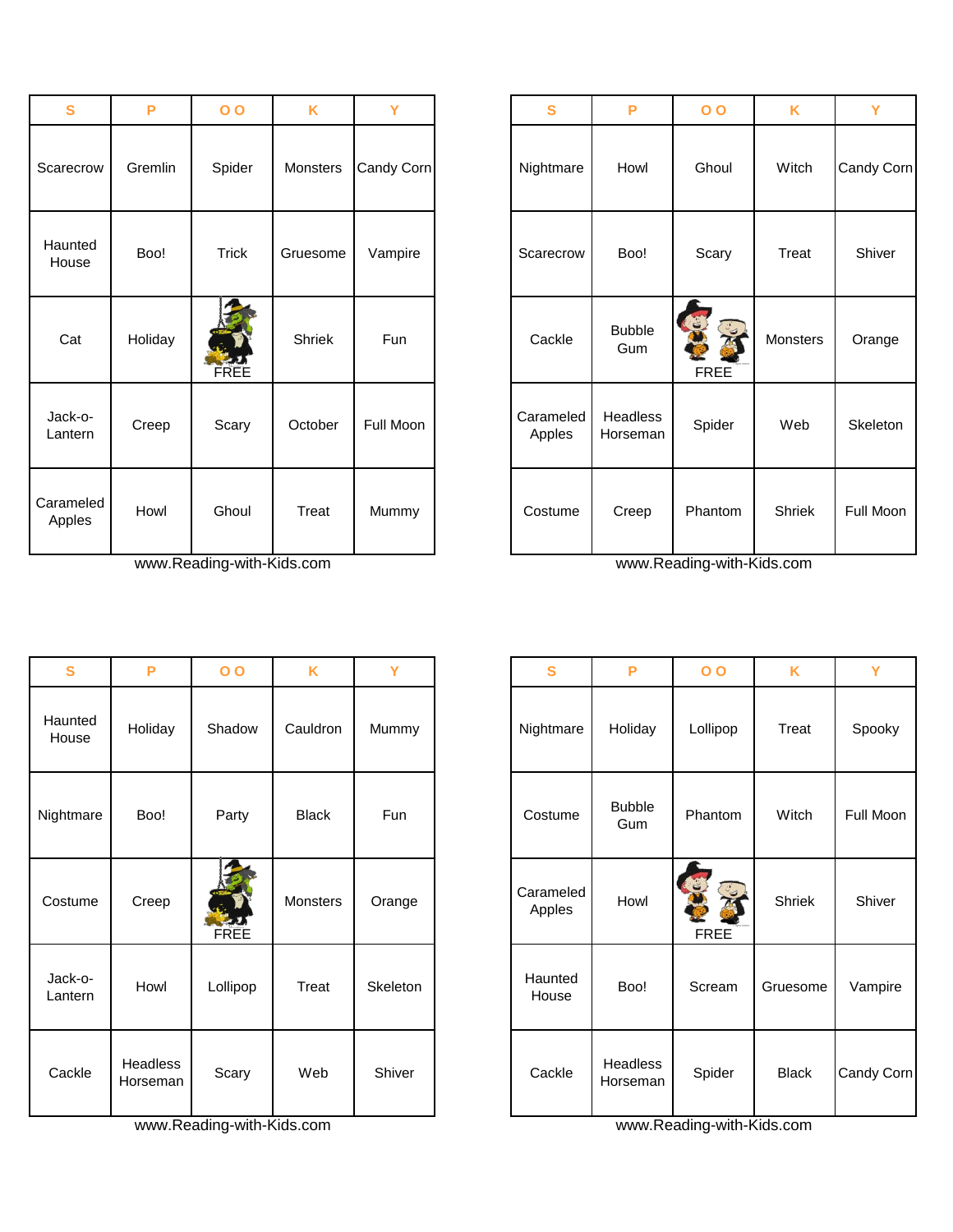| S                   | P                    | $\overline{O}$ | K               | Y         | S                   | P                    | $\overline{O}$ | K            | Y        |
|---------------------|----------------------|----------------|-----------------|-----------|---------------------|----------------------|----------------|--------------|----------|
| Jack-o-<br>Lantern  | <b>Bubble</b><br>Gum | <b>Trick</b>   | <b>Monsters</b> | Eerie     | Carameled<br>Apples | Holiday              | Lollipop       | Monsters     | Vampire  |
| Haunted<br>House    | Boo!                 | Scary          | <b>Black</b>    | Skeleton  | Jack-o-<br>Lantern  | Headless<br>Horseman | Spider         | Web          | Skeletor |
| Cackle              | Holiday              | <b>FRÈE</b>    | Shriek          | Mummy     | Halloween           | Gremlin              | FREE           | Gruesome     | Candy Co |
| Scarecrow           | Bat                  | Scream         | Web             | Full Moon | Costume             | Creep                | Scary          | <b>Black</b> | Spooky   |
| Carameled<br>Apples | Headless<br>Horseman | Shadow         | October         | Orange    | Haunted<br>House    | <b>Bubble</b><br>Gum | Scream         | Cauldron     | Mummy    |

| S                  | P                    | 0 <sub>0</sub> | K             | Y          | S                   | P       | 0 <sub>0</sub> | K        | Y        |
|--------------------|----------------------|----------------|---------------|------------|---------------------|---------|----------------|----------|----------|
| Halloween          | Gremlin              | Phantom        | <b>Black</b>  | Eerie      | Troll               | Holiday | Shadow         | Web      | Skeleton |
| Haunted<br>House   | Bat                  | Spider         | October       | Vampire    | Nightmare           | Creep   | Spider         | Gruesome | Vampire  |
| Jack-o-<br>Lantern | Boo!                 | FRÈE           | Web           | Orange     | Cat                 | Boo!    | FREE           | October  | Mummy    |
| Nightmare          | Holiday              | Lollipop       | Gruesome      | <b>Fun</b> | Carameled<br>Apples | Ghost   | Frighten       | Treat    | Fun      |
| Costume            | <b>Bubble</b><br>Gum | Ghoul          | <b>Shriek</b> | Shiver     | Cackle              | Gremlin | Party          | Monsters | Candy Co |

www.Reading-with-Kids.com www.Reading-with-Kids.com

| S             | P                    | $\overline{O}$ | K            | Y         | S                   | P                    | $\overline{O}$ | K            | Y          |
|---------------|----------------------|----------------|--------------|-----------|---------------------|----------------------|----------------|--------------|------------|
| k-o-<br>าtern | <b>Bubble</b><br>Gum | <b>Trick</b>   | Monsters     | Eerie     | Carameled<br>Apples | Holiday              | Lollipop       | Monsters     | Vampire    |
| ınted<br>use  | Boo!                 | Scary          | <b>Black</b> | Skeleton  | Jack-o-<br>Lantern  | Headless<br>Horseman | Spider         | Web          | Skeleton   |
| ckle          | Holiday              | <b>FRÈE</b>    | Shriek       | Mummy     | Halloween           | Gremlin              | <b>FREE</b>    | Gruesome     | Candy Corn |
| ecrow         | Bat                  | Scream         | Web          | Full Moon | Costume             | Creep                | Scary          | <b>Black</b> | Spooky     |
| meled<br>ples | Headless<br>Horseman | Shadow         | October      | Orange    | Haunted<br>House    | <b>Bubble</b><br>Gum | Scream         | Cauldron     | Mummy      |

| S                  | P                    | $\overline{O}$ | K            | Y       | S                   | P       | 0 <sub>0</sub> | K        | Y          |
|--------------------|----------------------|----------------|--------------|---------|---------------------|---------|----------------|----------|------------|
| alloween           | Gremlin              | Phantom        | <b>Black</b> | Eerie   | Troll               | Holiday | Shadow         | Web      | Skeleton   |
| launted<br>House   | Bat                  | Spider         | October      | Vampire | Nightmare           | Creep   | Spider         | Gruesome | Vampire    |
| Jack-o-<br>Lantern | Boo!                 | FRÈE           | Web          | Orange  | Cat                 | Boo!    | FREE           | October  | Mummy      |
| ghtmare            | Holiday              | Lollipop       | Gruesome     | Fun     | Carameled<br>Apples | Ghost   | Frighten       | Treat    | Fun        |
| ostume             | <b>Bubble</b><br>Gum | Ghoul          | Shriek       | Shiver  | Cackle              | Gremlin | Party          | Monsters | Candy Corn |